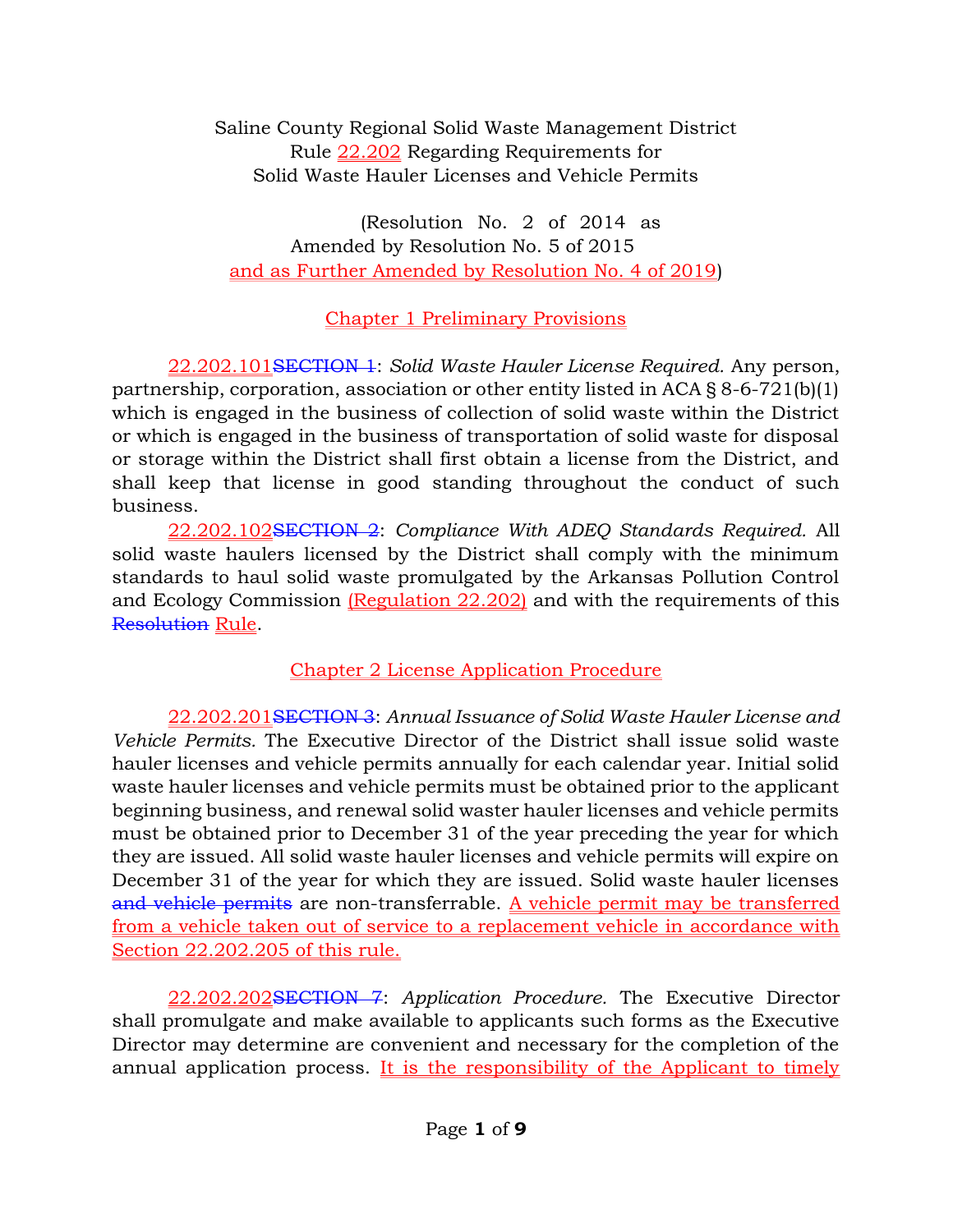request forms from the District Office either in person or by e-mail. The Executive Director may choose to provide application renewal forms to Applicants who are already licensed by the District for the previous year without such request, but it is sole responsibility of the Applicant to ensure timely completion of the application forms. Applicants will complete and submit their forms and application fee payment to the Executive Director along with the following documentation:

SECTION 3: Application Procedure Clarified. The Executive Director will be guided by the following clarification of the application procedure set forth in Resolution 2 of 2014:

"Complete Application" Defined. A "Complete Application" is comprised of a completed solid waste hauler license application form accompanied by the documentation listed in Section 7 of Resolution No. 2 of 2014 below and accompanied by full payment of the licensing fees calculated in accordance with Section 22.202.205 6 of Resolution No. 2 of 2014. The tender of an application that is not, in the sole opinion of the Executive Director, a complete application will not be treated as the submission of an application for purpose of determining whether the Late-Application Fee will be required of the applicant when the applicant later submits a complete application.

- a. Proof of Insurance.
- b. City of Benton business privilege license or reciprocal license for operation inside the city limits of Benton.
- c. City of Bryant Solid Waste Permit for operation inside the city limits of Bryant.
- b. A completed Motor Vehicle Registration Form for each vehicle for whicha vehicle permit is sought.
- c. d. A Ccurrent "Letter of Good Standing" from the Arkansas Department of Finance and Administration showing that the licensee is properly qualified to collect Arkansas sales and use taxes and that licensee has properly reported and remitted all sales and use taxes. B. "Letter of Good Standing" Defined. The term "Letter of Good Standing" referred to in Section 7 (d) of Resolution No. 2 of 2014, means "Tax Clearance Letter-Form ET007<sup>2</sup><sup>"</sup> or any other document issued by the Arkansas Department of Finance and Administration which, in the opinion of the Executive Director of the District, shows that the licensee is properly qualified to collect Arkansas sales and use taxes and that the licensee is in good standing with the Arkansas Department of Finance and Administration with regard to the collection of Arkansas sales and use taxes.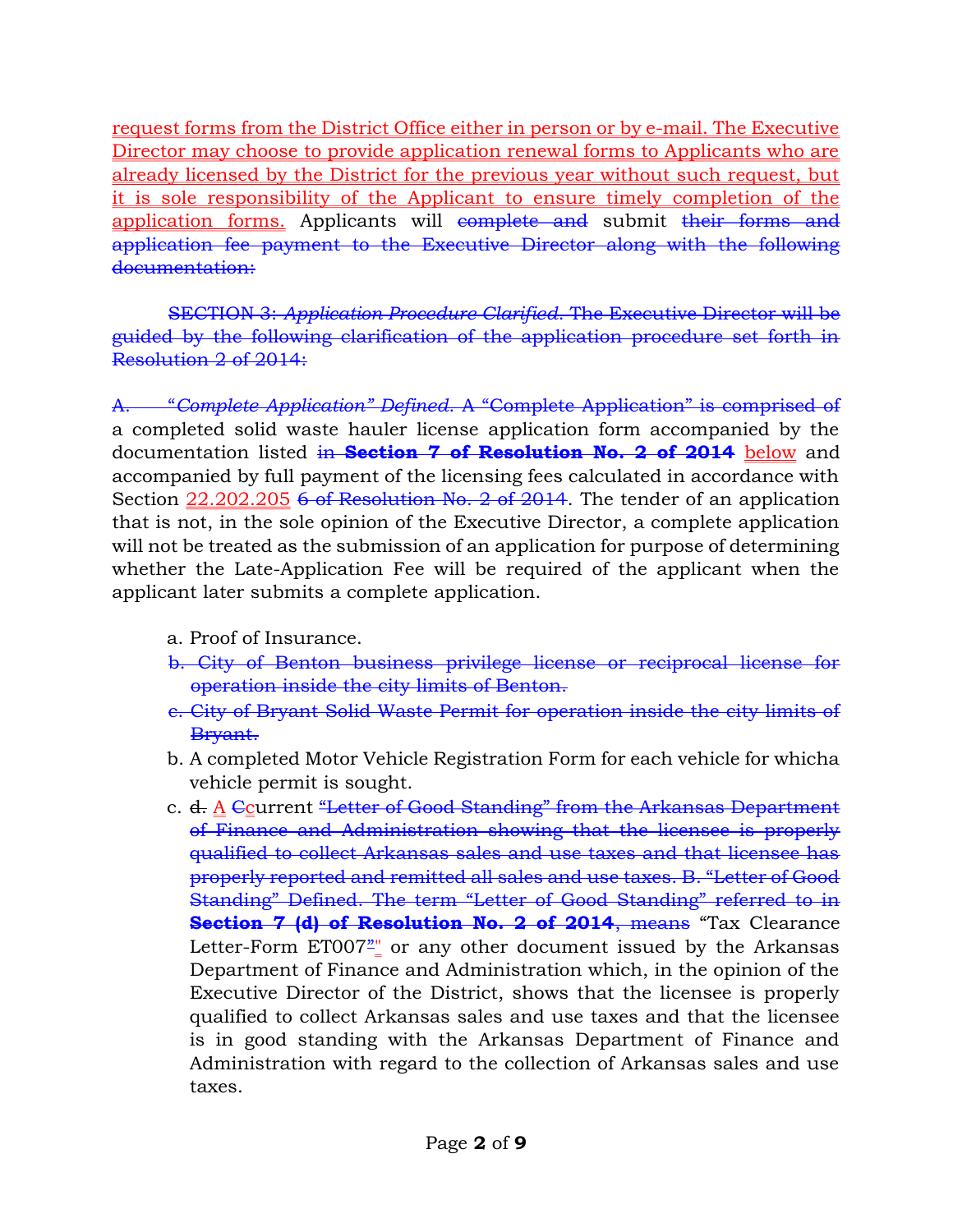22.202.203: Vehicle Inspections. After submitting the application By submitting an application for solid waste hauler license and one or more vehicle permits, the applicant shall coordinate with the Executive Director or their designee to schedule a time for a visual inspection ofrepresents and verifies that all vehicles for which a vehicle permit is requested. Each vehicle must pass inspection by the District before a vehicle permit can be issued for it. In addition to the inspection of each vehicle prior to issuance of a vehicle permit, the then meet and will continue to meet throughout the year for which the solid waste hauler license is issued the requirements set out in Section 22.202.204. The District Environmental Enforcement Officer maywill inspect vehicles hauling solid waste within the District on a random basis throughout the permit year. If violations are found in the inspection of a vehicle for which the District has issued a current vehicle permit, the Environmental Enforcement Officer will prepare in duplicate a Solid Waste Hauler Inspection Report listing the violations and the date by which the person in charge of the vehicle at the time of the inspection and the Environmental Enforcement Officer agree the listed violations will be corrected. The person in charge of the vehicle at the time of the inspection will sign the copy retained by the District<sup>1</sup>'s Environmental Enforcement Officer and will retain the other copy. Failure to correct the listed violations within the time stated on the Solid Waste Hauler Inspection Report is a violation of this Rule.

22.202.204SECTION 5: Vehicle Inspection Requirements. All vehicles shall comply with the following at all times:

- a. Open top trucks must have a tarp and straps.
- b. No "open air" side boards or tailgates (all front panels, side boards, andtailgates surrounding the solid waste being transported must be fully enclosed/solid).
- c. All lights must be operational.
- d. Each vehicle shall have an operational fire extinguisher.
- e. Each vehicle shall have Safety flares and/or Reflective triangles.
- f. Each vehicle shall have Motor Vehicle Lettering on doors or packer bedwhich lettering shall comply with C.F.R. § 390.21, and which shall include:

i. Name of business on each side of motor vehicle. ii.

Phone number on each side of motor vehicle.

iii. City, State and Postal Zip Code of home office on each side of motor vehicle. iv. Lettering size must be a minimum of 2 inches in size.

v. Lettering must be a contrast color from the base color of the motor vehicle.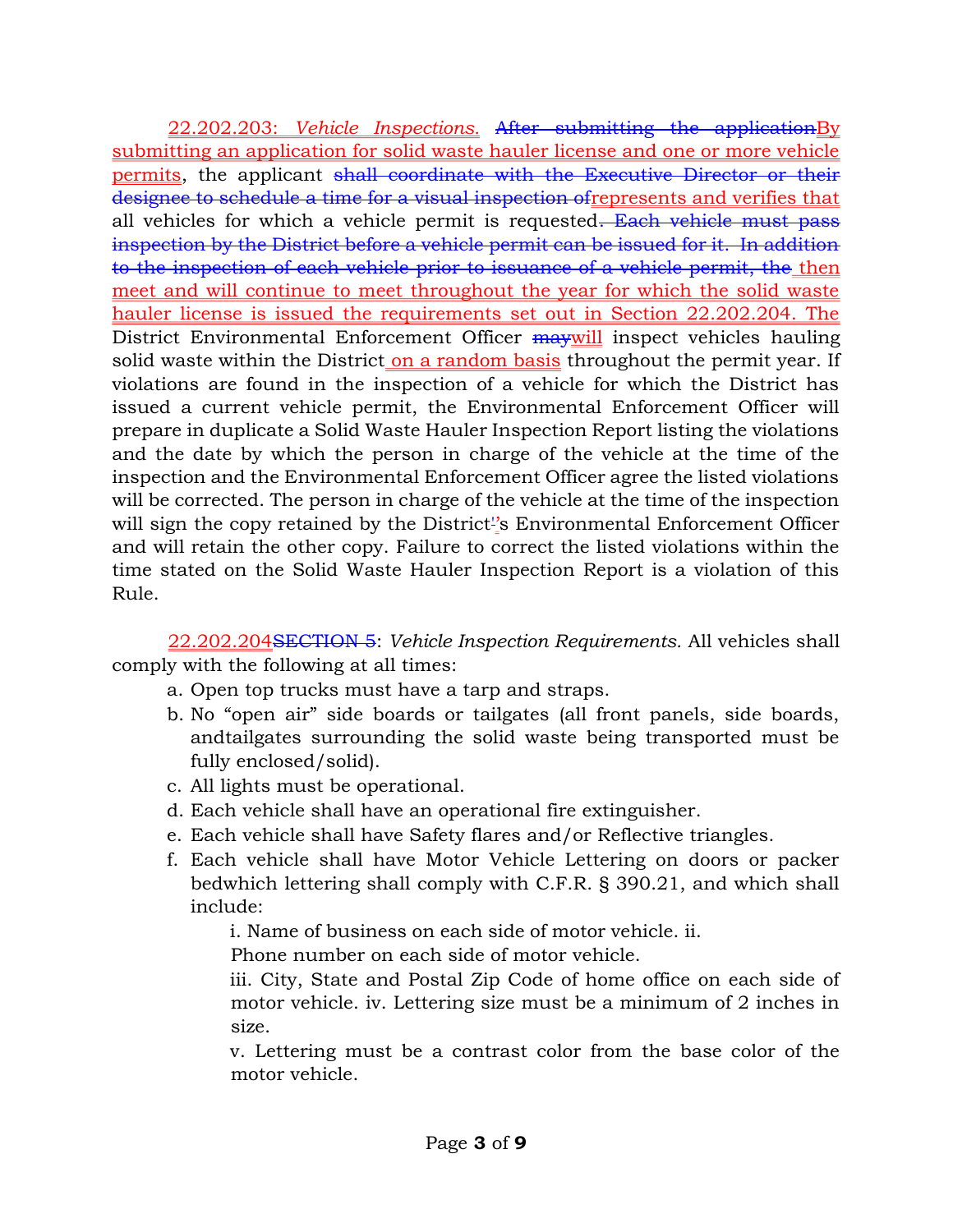- g. Proof of current vehicle registration and current liability insurance coverage shall be kept in the vehicle at all times.
- h. All vehicles which are engaged in the business of collection of solid waste within the District or which are engaged in the business of transportation of solid waste for disposal or storage within the District are subject to being reinspected for continuing compliance at any time or place by the Executive Director or his designated representative.

22.202.205SECTION 6: Fees. Each applicant shall pay an application fee for vehicles of 1 ton or less of \$25.00 per vehicle and for vehicles larger than 1 ton of \$50.00 per vehicle. The issuance of a solid waste hauler license includes the inspection and permitting of one vehicle used in the operation of the solid waste business. The applicant shall additionally pay a fee of \$25.00 per vehicle for each vehicle of 1 ton or less and of \$50.00 for each vehicle larger than 1 ton for the inspection and permitting of the second and each additional vehicle. Application fees are not pro-rated. An applicant for an initial solid waste hauler license and/or vehicle permits shall pay the full-year fee regardless of when during a calendar year the license and/or vehicle permit is issued. PROVIDED, HOWEVER, that a licensed solid waste hauler may pay a fee of \$15.00 at any time during the year to transfer a vehicle permit from a vehicle taken out of service to a replacement vehicle, The replacement vehicle shall be inspected and must comply with all requirements of this rule before the transfer of the vehicle permit can be completed.

22.202.206SECTION 1: Late-Application Fee for License Renewal Imposed. The Fees set out in Section 6 of Resolution 2 of 2014 shall remain unchanged. However, aAny applicant who submits an application for issuance of a solid waste hauler license for the subsequent year later than the last business day prior to the expiration of the applicant's current solid waste hauler license or later than the last business day prior to December 31 of the current year, whichever is earlier, shall pay a Late-Application Fee of Two Hundred Fifty Dollars (\$250.00) in addition to the fees required by the said-Section  $6-6f$ Resolution 2 of 201422.202.205. The Late-Application Fee shall not be required of an applicant for an initial solid waste hauler license regardless of when the initial application is submitted.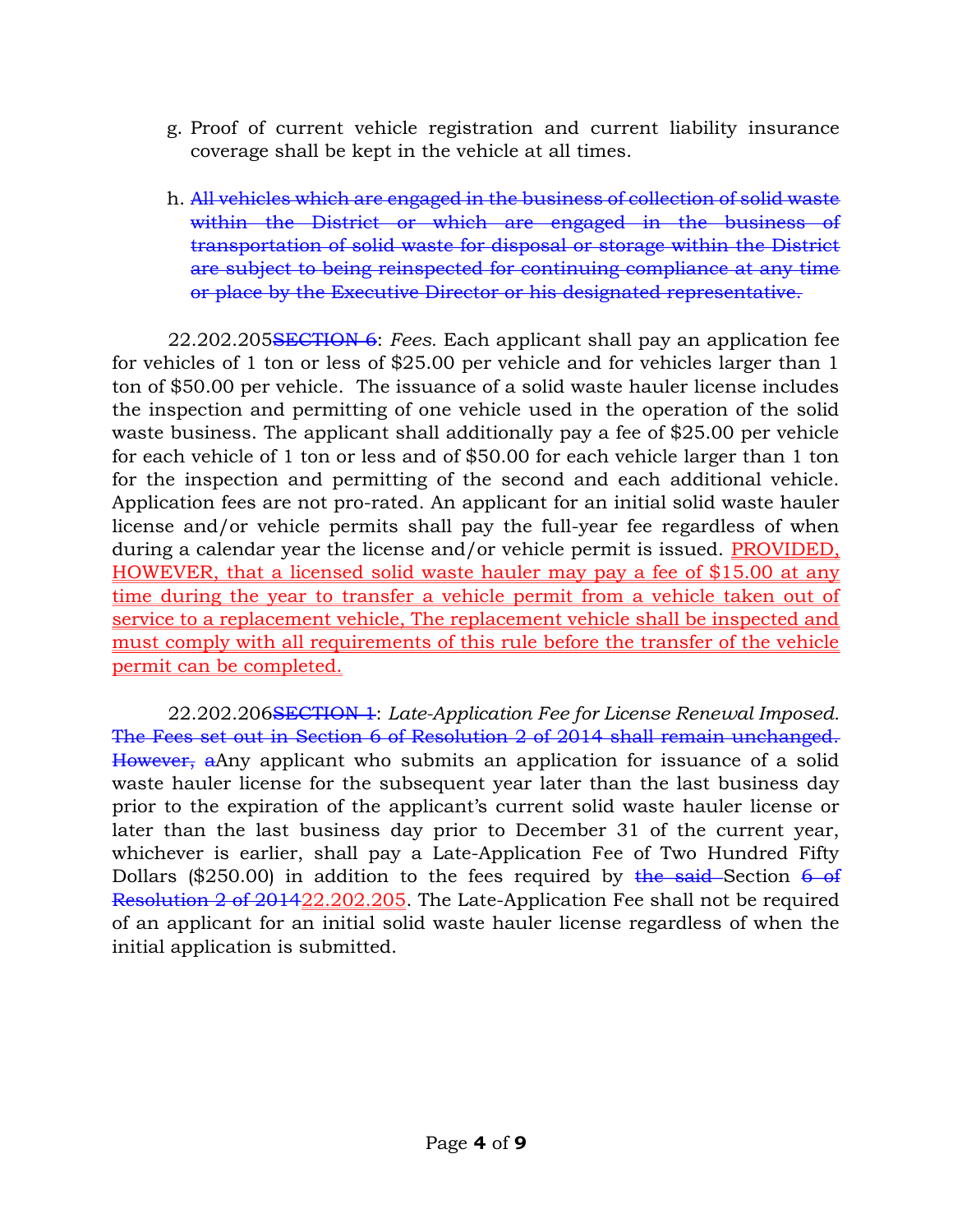## Chapter 3 Operation and Enforcement

22.202.301SECTION 4: Solid Waste Hauler Operational Requirements. All collection and transportation systems shall meet the conditions outlined below:

- a. Solid waste shall be collected and transported so as to prevent public health hazards, environmental hazards, safety hazards and nuisances.
- b. Collection and transportation vehicles shall be kept in good working order and in a sanitary condition.
- c. Every hauler must display the one-year decal given at the time of permitting, said decal to be placed on the driver side of the hauling vehicle by the Executive Director or their representative at the time of inspection.
- d. All solid waste collected and transported in the District must be coveredto prevent littering on highways and roadways. While a vehicle is moving short distances between pickups, the tarp may be left partially open so long as no solid waste is allowed to be blown, dropped, spilled or otherwise discharged from the vehicle. At all other times, the tarp shall be securely fastened, covering the entire contents of the vehicle.
- e. Yard waste must NOT be mixed with residential or commercial waste.
- f. Drivers shall have the appropriate operator license required by State lawfor the vehicle they operate.

22.202.302SECTION 8: Violations. The making of any material misrepresentation in connection with an application for solid waste hauler licenses or vehicle permits or the failure to comply with any of the provisions of this Rule Resolution shall be a violation of a regulation of a regional solid waste management board within the meaning of ACA § 8-6-722 and shall be punished accordingly.

22.202.303SECTION 4: Revocation or Suspension of License or Permit. Solid waste hauler licenses and/or vehicle registration permits issued thereunder may be revoked or suspended.

A. Grounds for Revocation or Suspension. The Executive Director may revoke or suspend any solid waste hauler license and/or one or more of the vehicle registration permits issued thereunder by the District after the same have been issued, when any one or more of the following grounds exist:

1. When the license was obtained by fraud or false representation

of facts;

2. When the license was issued through mistake or inadvertence;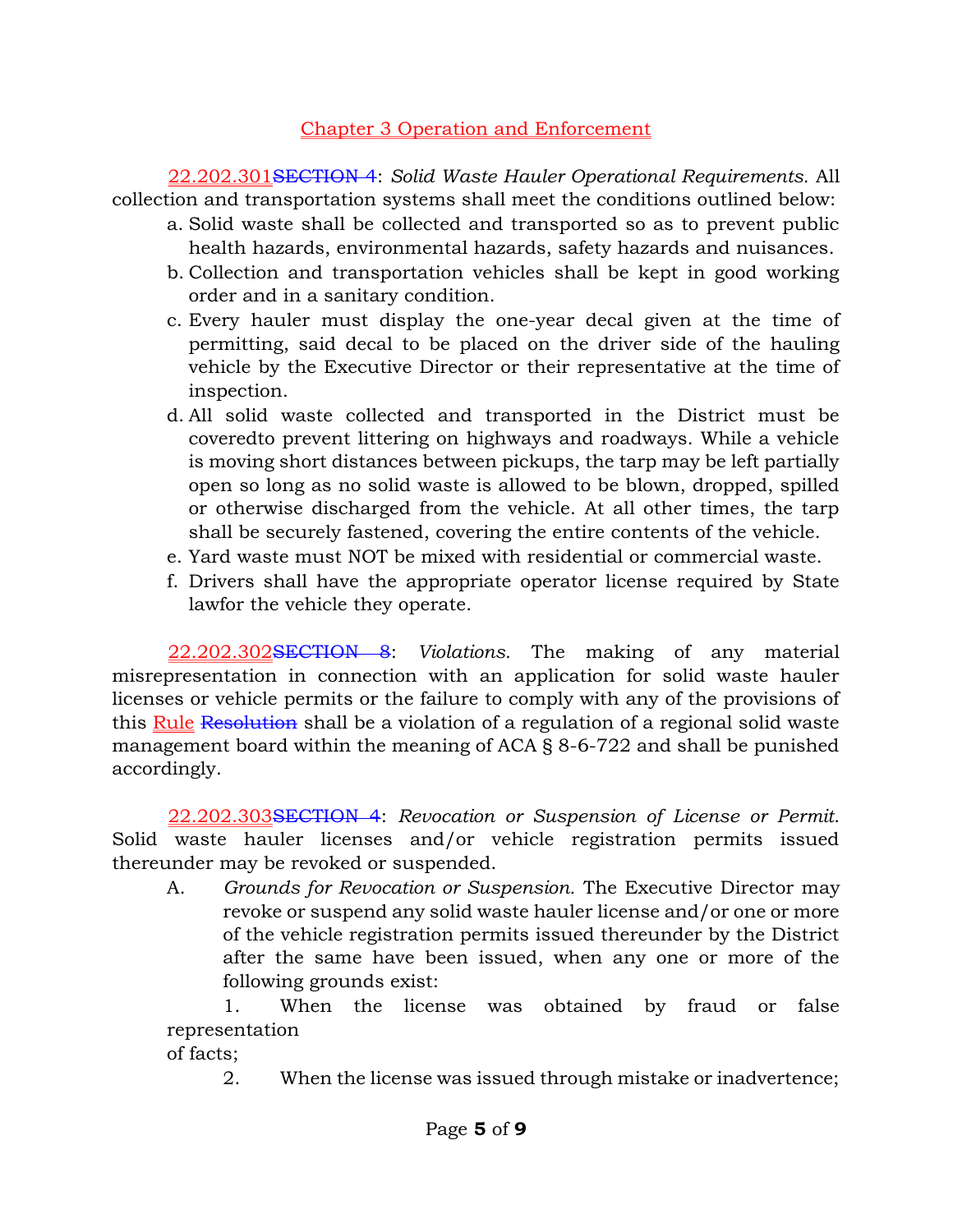3. When the license application contained any false or misleading statement, evasions or suppression or omission of material facts.

4. When the license holder has committed substantial violations of the terms and conditions on which a license is issued.

5. When multiple customer complaints about the licensee have been submitted to the District.

6. When the licensee has violated local or county environmental ordinances or state environmental laws or those regulating the business activity for which the license is issued.

7. When the licensee has demonstrated wrongful behavior of a substantial character and of a public concern in relation to the licensed activity.

8. When reasonably necessary in the interests of protection of the public health, safety, or welfare.

B. Notice; Opportunity to be Heard. Before any solid waste hauler license and/or any vehicle permit issued thereunder shall be revoked or suspended, the holder of such license shall be given 10 business days' notice of an opportunity to be heard before Executive Director of the Saline County Regional Solid Waste District at which time the holder of such license must demonstrate cause why such license and/or vehicle registration permit should not be revoked or suspended.

Notice of the proposed revocation or suspension and of the opportunity to be heard shall be in writing and served on the license holder at the address on file with the District by first class or certified mail or delivered in person to the place of business.

The notice to be given to the holder of such license must state the grounds and reasons for the recommended revocation or suspension and must also state the time and date on which the opportunity to be heard as well as the location. The purpose of the opportunity to be heard includes but is not limited to:

1. Clarify any misunderstandings of facts;

2. Establish agreement on as many of the undisputed facts as possible;

3. Identify the factual disagreements to be decided by the Executive Director;

C. Director''s Determination; Appeal. The Executive Director, within five (5) business days following the date of the opportunity to be heard, shall notify the license holder by certified mail of the Executive Director's decision. Such decision shall be either:

1. To withdraw the Notice of Revocation or Suspension; or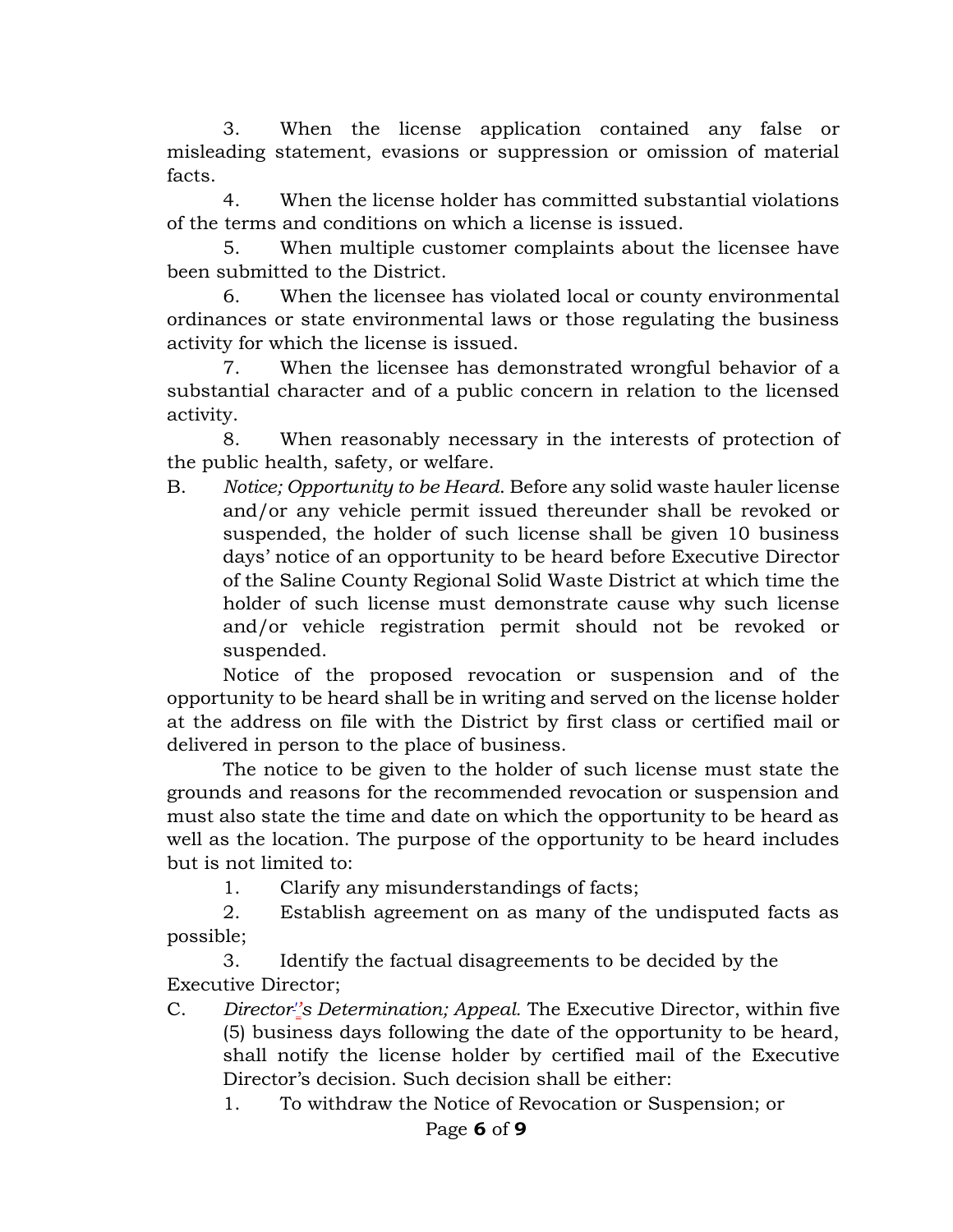2. To revoke or suspend the solid waste hauler license and/or the vehicle registration permit(s) issued thereunder.

The notice shall contain the findings of fact which formed the basis for the Executive Director's decision. The license holder shall have 15 days to file a written appeal and request for a hearing before the Board to contest the findings of fact upon which the Executive Director relied. Upon receipt of the written request, the Board shall set the date, time and location of a Hearing before Board;

The Notice of Hearing shall be served upon business license holder by mailing the same to the business license holder at the address on file at the District's office. Service shall be by any means allowable by the Arkansas Rules of Civil Procedure as well as by First Class mail. The failure of a license holder to receive the Notice of Hearing, if sent to the last address on file at the Board, shall not constitute a failure to serve the license holder. The Notice of Hearing shall be mailed to the respondent at least 20 days prior to the hearing.

D. Hearing Before the Board.

1. Appearance at the Hearing. The license holder must appear on the date specified in the notice of hearing unless another date is agreed upon in writing by both the District and the license holder. If the license holder does not appear on the scheduled date the Board will interpret the absence as an indication that the license holder no longer wishes to pursue the matter. The license holder will be in "default" and the Board will interpret the absence to be an admission by license holder that all of the findings of fact made by the Executive Director are true. In that event, the Board will affirm the Executive Director's decision by resolution.

2. Conduct of the Hearing. The hearing will be conducted as an administrative hearing. The Board will oversee the hearing, rule on procedure, and determine the evidence which may be presented. At the hearing, the license holder shall have the right to introduce pertinent witnesses and documents and be represented by an attorney should the license holder choose.

The Executive Director or their designee and the license holder may make an opening statement. Each will briefly summarize the facts as believed. Each party may then present evidence. The Executive Director will present the evidence first, the witnesses, if any, and then the license holder may do the same. The evidence may be in documents or oral testimony from witnesses. Witnesses will be sworn to tell the truth. Both the license holder and the Executive Director may be a witness.

Generally, witnesses can testify only about matters of which they have personal knowledge. Documents may be viewed by the Board. The Board has the authority to determine which evidence will be considered.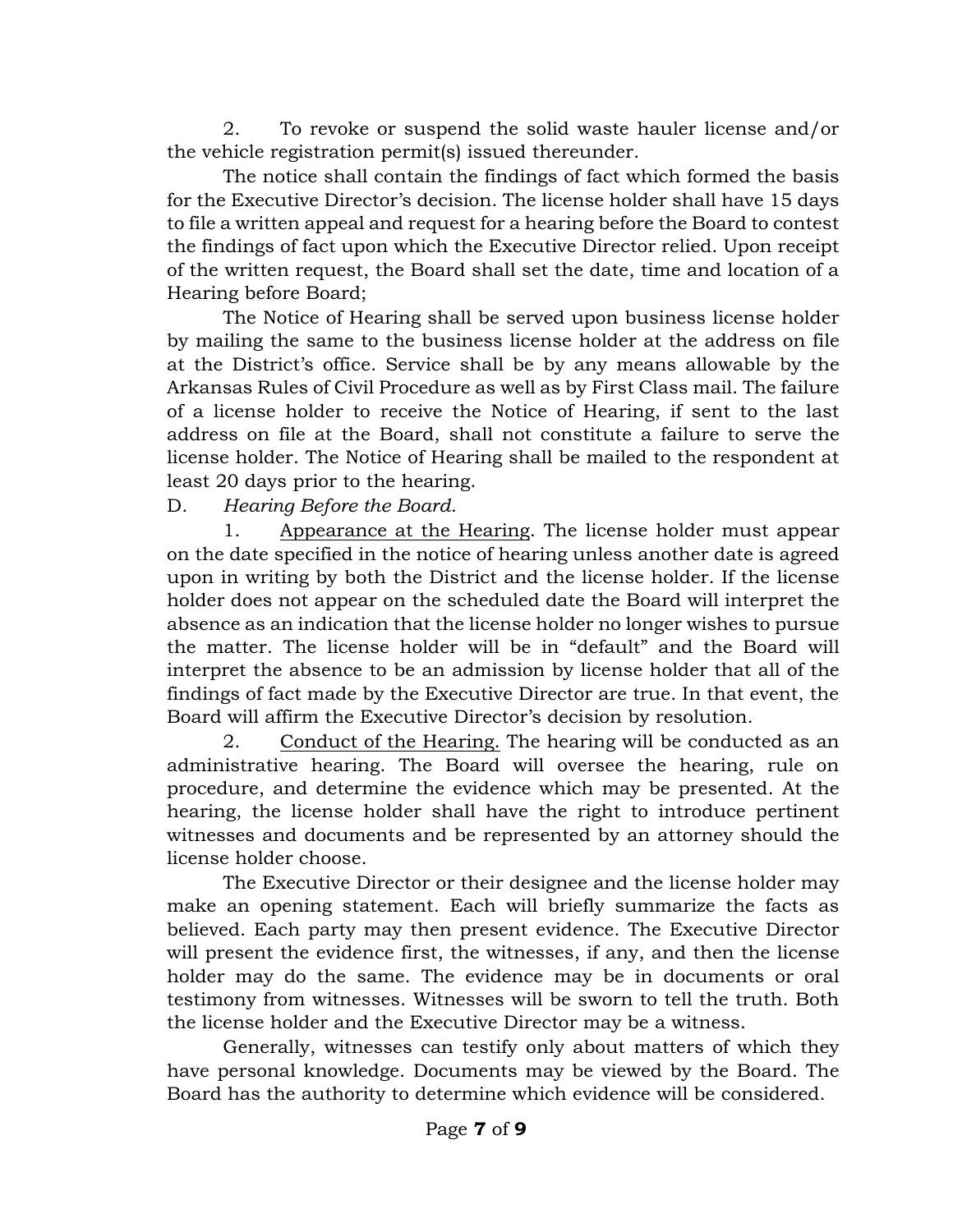3. Board Determinations. Following the hearing, and after deliberation, the Board may, by resolution, take one of the following actions:

a. Revoke or suspend the then current license and/or vehicle registration permit(s) issued thereunder; or,

b. Choose not to revoke or suspend the then current license and/or vehicle registration permit(s) issued thereunder.

4. Notice of Decision. The Board shall notify the license holder of its decision by one or more of the following methods:

a. Personal delivery to the license holder; or

b. Certified mail, return receipt requested, to the last address on

file with the District; or

c. Fax notice to the last known fax number on file with the District; or,

d. Posting a notice of the license revocation in a conspicuous place upon the premises of the fixed place of business as specified in the application for the license.

E. Emergency Suspension of License. Upon a finding and declaration by the Executive Director that an emergency situation exists which may endanger the public environmental health the Executive Director may immediately suspend a solid waste hauler license and/or a vehicle permit(s) issued thereunder.

1. Notice of Emergency Suspension. As soon as practical after taking such action, the Executive Director shall notify the license holder of the emergency suspension by one or more of the following methods:

a. Personal delivery to the license holder; or,

b. Certified mail, return receipt requested, to the last address on

file with the District; or,

c. Fax notice to the last known fax number on file with the District; or,

d. Posting a notice of the emergency suspension in a conspicuous place upon the premises of the fixed place of business as specified in the application for the license.

2. Appeal. The solid waste hauler license holder may appeal the Executive Director's decision using the same procedure for appeal as that set out in Subsection D Hearing Before the Board set out above.